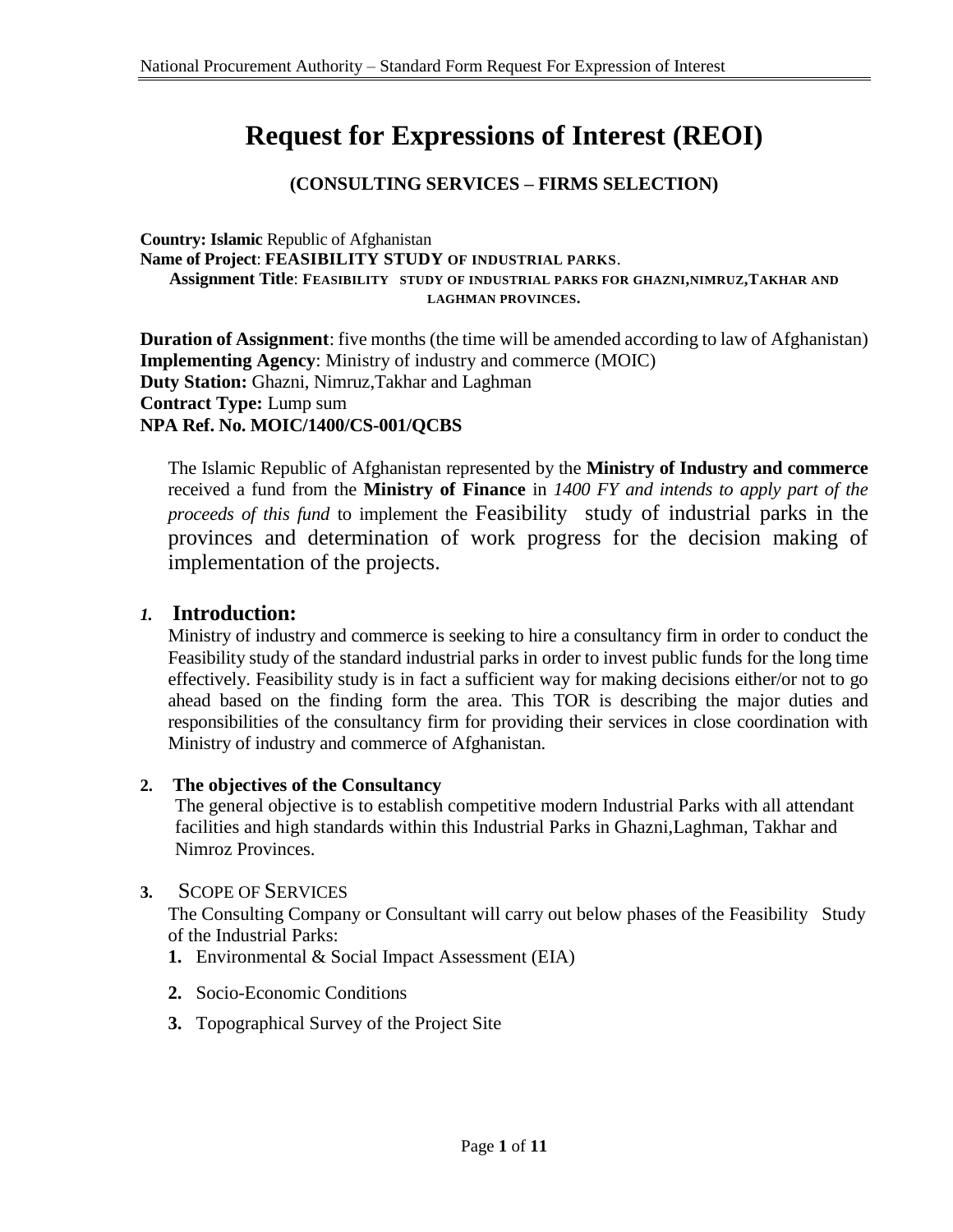The assignment will consist of the following main aspects

**Output 1:** A pre-feasibility study for a parks located in (Ghazni, Nimroz, Takhar and Laghman), which will encompass the below-described deliverables:

- $\downarrow$  A Strengths, Weaknesses, Opportunities, and Threats (SWOT) Analysis of mentioned parks as a location for regional and national economic activity.
- $\downarrow$  An industrial survey to be conducted in mentioned provinces
- $\downarrow$  An assessment of environmental and social issues on the site, including resettlement, if required.
- $\downarrow$  More detailed feasibility/viability study for an industrial parks proposed to be established in the upcoming selected area of mentioned provinces
- $\downarrow$  A final report/summary of findings of the above aspects which would form the conclusions and recommendations of the work undertaken under this assignment and be an input for the formulation of the Road Map for the establishment of industrial Parks in relevant province of Afghanistan.

**Deliverable 1.1: SWOT analysis of** (Ghazni, Nimroz, Takhar and Laghman Sites**)**:

The output will establish a broader perspective in order to assess the overall potential for economic development in Ghazni, Nimroz, Takhar and Laghman provinces. Through this output, a comprehensive SWOT analysis will be conducted at the Provincial level. The analysis will consider national, regional (Pakistan, Iran, India and Uzbekistan and international competition and development trends. The analysis will build upon desk study, field work and interaction with provincial authorities as well as private sector representatives.

## **Deliverable 1.2: An industrial survey of Parks**

The industrial survey will build upon the preceding output by examining, in depth, the prospects for industrial park development in mentioned provinces. This should specifically encompass the levels of infrastructure, the sectorial development prospects in the Province, business opinion of local and regional business prospects and any prior analyses Conducted on the subject. The deliverable should be in the form of an analysis of local competitive advantage for each province.

## **Deliverable 1.3: A pre-feasibility/viability study for an Industrial Zone proposed to be established in the preselected area of (Nimroz, Ghazni, Takhar and Laghman)**

The Consultant will be required to undertake a pre-feasibility study for Ghazni, Nimroz, Takhar and Laghman industrial Parks. That study should include:

• An assessment of the proposed area for the establishment of the park: The point of departure for the pre-feasibility study should be a factual verification of the state of play in the development of the industrial parks in the mentioned provinces. This factual verification should be done through interviews and documentation collected from concerned

regional and local Government authorities — The consultant will meet with all stakeholders, including the team from MoIC, as well as the provincial team, to understand the vision for provincial parks and other stakeholders that may be identified.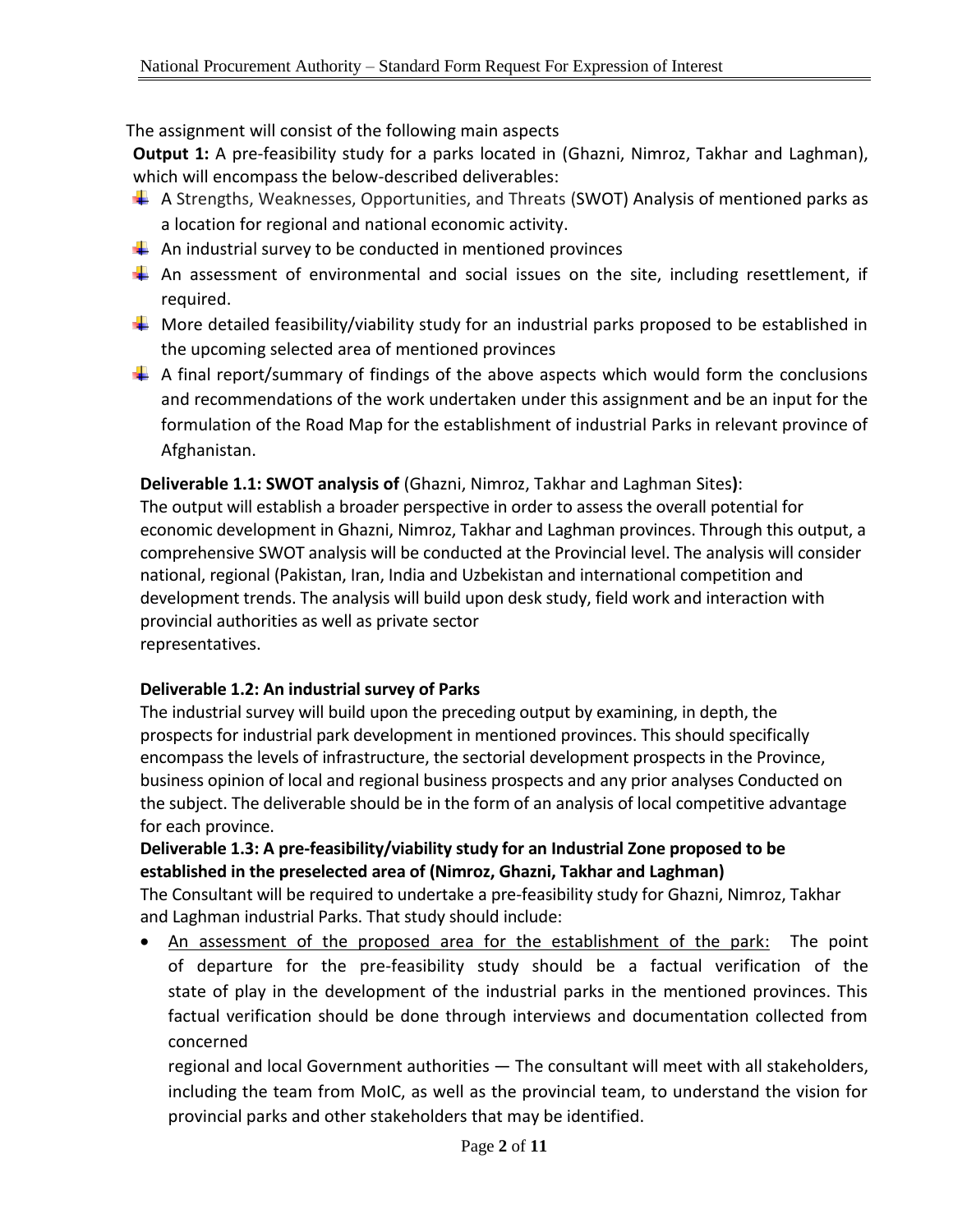- A detailed evaluation of the potential financial viability/sustainability of the proposed zone and the definition of appropriate management models recommended on the basis of international best practices in PPP management of industrial park: The study should examine other provinces in Afghanistan and in the Central Asia, in order to benchmark development and user costs for the land and the infrastructure for the Industrial Park. This analysis will serve to establish viable and realistic cost parameters as well as indicate viable sale or lease costs for the plots of land to the client companies for the Industrial Park at mentioned provinces. The financial analysis should estimate the likely pricing of land and services offered by the parks to be competitive with other parks at the national or regional levels. It should also examine the sensitivity of the financial viability of the zone to different modes of financing between public and private sector and to different levels of debt: equity ratios in that financing. The feasibility study should propose different models of Public/Private Partnerships used in the region and elsewhere that could be models for operating the park.
- A market analysis: The study will build upon the results of output 1 and deliverables 1.1 and 1.2. This assessment will examine a sectorial approach to the development of the industrial Parks, and also the possibilities for stimulating the opportunities for sub-contracting linkages between enterprises located in the park and others located in the province/elsewhere in Afghanistan. A sectorial approach will help focus the business plan of the zone while the promotion of subcontracting arrangements would fortify local and national economic development. The market analysis will help determine the kind of activities/services that could be located in mentioned Parks (e.g. industry, trade, logistics, training and technical centers). The market plan should estimate likely scenarios of Park occupancy/tenancies or purchase of industrial plots by investors, thereby estimating the operating income stream to be used in the prefeasibility study.
- Institutional recommendations on public regulation of the Industrial Park: Work undertaken by other development partners has advocated a public regulatory and management system for industrial zones in Afghanistan. These models should be critically analyzed and compared to models adopted by other countries to advocate regulatory mechanisms that are simple, efficient and which can be realized within the limits of human and institutional resources available in Afghanistan.
- Environmental analysis assessing significant environmental impact, if any, posed by the park. Recommendations will be provided by the consultant to mitigate those impacts.
- Specification of financing scenarios for the development of the Industrial Park: These scenarios should cover the following aspects:
- Division between public (concession or grant) funds and commercial financing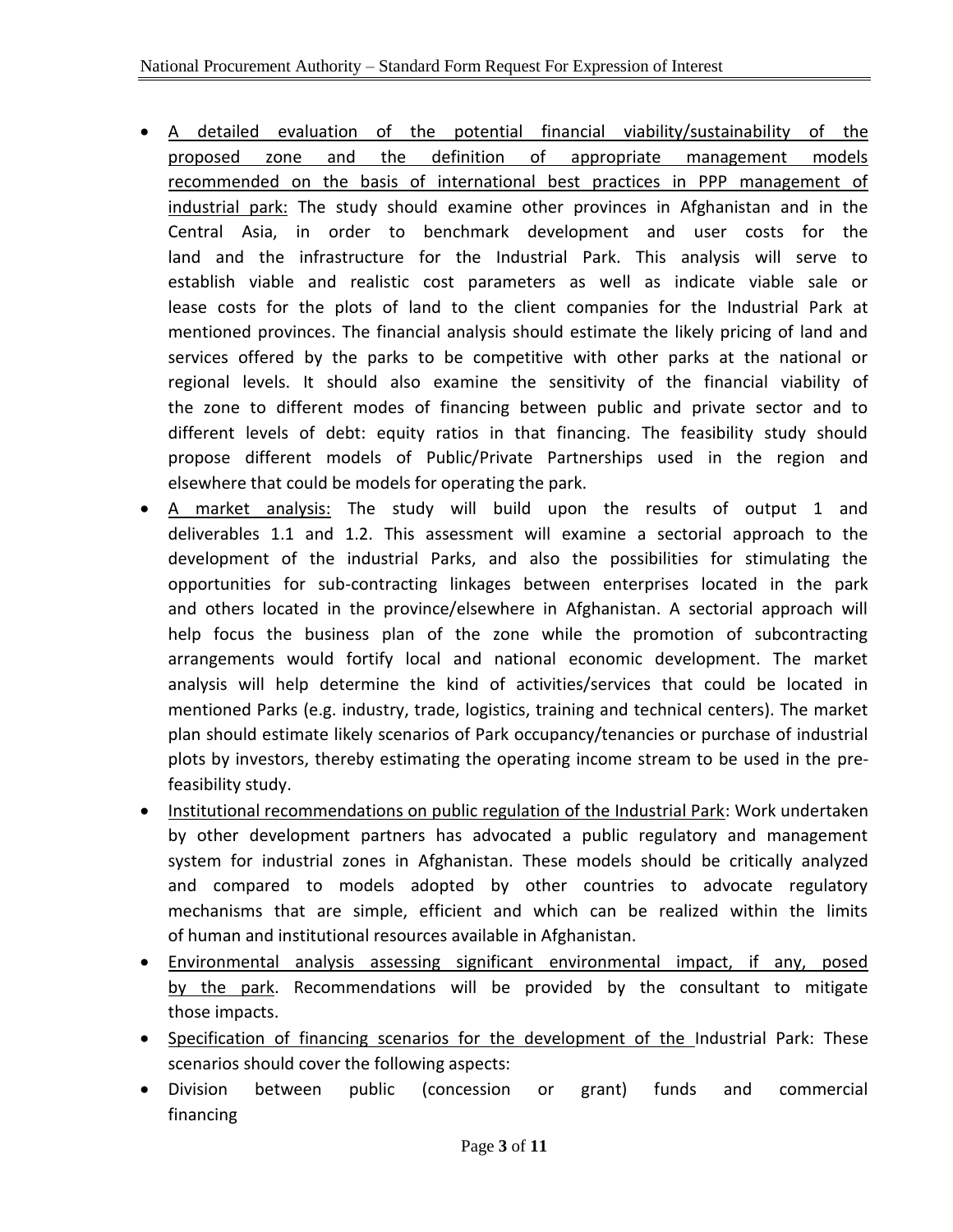- Sensitivity analysis of the viability of the industrial zone to different ratios of grant versus commercial funding
- Analysis of the payback period for investment in the development of the zone under different assumptions of public/private investment.

#### **Deliverable 1.4: Final report/Summary of findings**

The consultant shall produce a summary of findings of the five aspects above which would form the conclusions and recommendations of the work undertaken under this assignment.

#### *4.* **Qualification Requirements/Short listing Criteria**

The Ministry of Industry and Commerce, now invites eligible consulting firms ("Consultants") to indicate their interest in providing the services described in Terms of Reference as mentioned under Paragraph above. Interested Consultants should provide information demonstrating that they have the required qualifications and relevant experience to perform the Services.

The short-listing criteria are:

i. The Consultant should be registered legal entity and should be in existence for at least recent 5 years. The consultant should provide a copy of the certification of incorporation/ business license with its EOI.

ii. The Consultant shall demonstrate having sound financial situation and capacity by submitting audited financial reports or any other credible financial documents for last *[3]* years (2017, 2018 and 2019). Average Annual turnover for the last 5 years should not be less than equivalent to **AFG (20200000) twenty Million and two hundred thousand.** 

iii. The consultant shall provide proven experiences of having executed at least 1 contract of similar nature and complexity during last [5] years with the value of **AFG (12800000) twelve million and eight hundred thousand.** The consultants are required to provide copy (ies) of the contract along with clients' certificate towards completion of such assignments with their EOI.

*The Consultant while describing the assignment(s) should furnish the following details:* 

- *Consultant should explain in what way the executed assignment(s) was/were similar in nature to the current assignment and also indicating the input of key experts provided for the same*
- *The Consultant should explain the exact role played by the Consultant in the assignment if the assignment was carried out in association with other firms as JV or in subconsultancy for carrying out the assignment.*
- iv. Requirements for Consultants participating as Joint Venture, Consortium or Association:

Consultants may associate with other firms in the form of a joint venture or a subconsultancy to enhance their qualifications. If consultants intend to associate with other firms, they are advised to clearly identify the lead partner and state the composition and nature of their association (JV/ sub-consultant) in their EOI.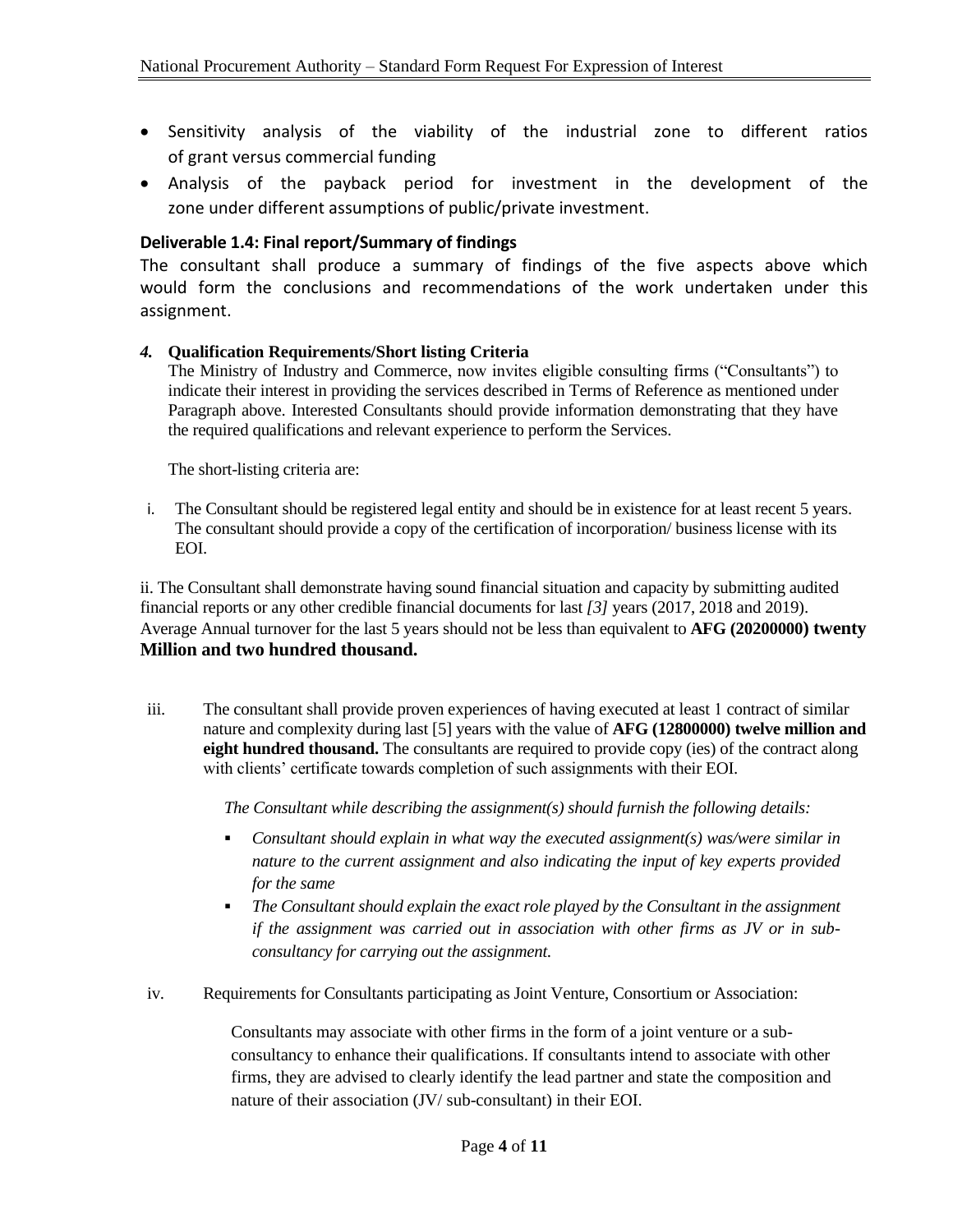In case of association between the firms are in the form of JV, the following requirements will also apply:

The lead partner shall meet the shortlisting criteria of being legal entity as under criterion (i) above; having sound financial situation as under criterion (ii) above and substantially meet the experience criteria under (iii) above (having executed the similar assignment with contract value indicated therein). The JV partner should also meet the shortlisting criteria of having similar experience under (iii) above (having executed the assignments with contract value as 40% of the value indicated therein). The lead partner needs to be identified in JV agreement or intention of forming JV agreement to be submitted with the EoI.

In case of Consultant who intends to associate with other firm(s) in the form of a sub-consultancy, the lead partner shall meet the shortlisting criteria of turnover and experience as under (i), (ii)  $\&$ (iii) above.

v. Consultant having some regional experience is desirable

In addition the consultant shall furnish a declaration with their EOI confirming the following:

- a) The consultant is not black-listed by any agency of Government of Afghanistan.
- b) Declaration by the Consultant that the consultant does not have any conflict of interest in terms of taking any assistance / support from individual / firm / consultants who have been part of the Project or the procurement process.
- c) Declaration by the Consultant that the information furnished in EoI is correct and for any misrepresentation detected at any stage of selection process or during execution of the resultant contract if successful, the Consultant to be taken up under the Laws of Afghanistan.

#### **5. Legal References**

The attention of interested Consultants is drawn to 'Chapter 4 - Process of Request for Proposal' of "Rule of Procurement Procedure" issued by Government of Islamic Republic of Afghanistan. The consultants are also required to maintain high standard ethics throughout the procurement process. The Consultants' attention is also drawn to Article 16 of Afghanistan Public Procurement Law for compliance. The consultants can download the Public Procurement Law and Procedure from[: www.npa.gov.af](http://www.npa.gov.af/) 

#### **6. Method of Selection**

A Consultant will be selected in accordance with the Quality Cost Based Selection (QCBS) method set out in Rule 59 of Procurement Procedures.

#### **7. Submission of EOI**

Expressions of interest as per Annexure 'A' attached must be delivered in a written form to the address below (in person, by mail, or by e-mail) **by Sunday 27/04/1400 at 10:00 AM** (Kabul Local Time).

Further information in respect to this REOI can be obtained at the address below by email or in person during office hours [09:00 AM-03:00PM].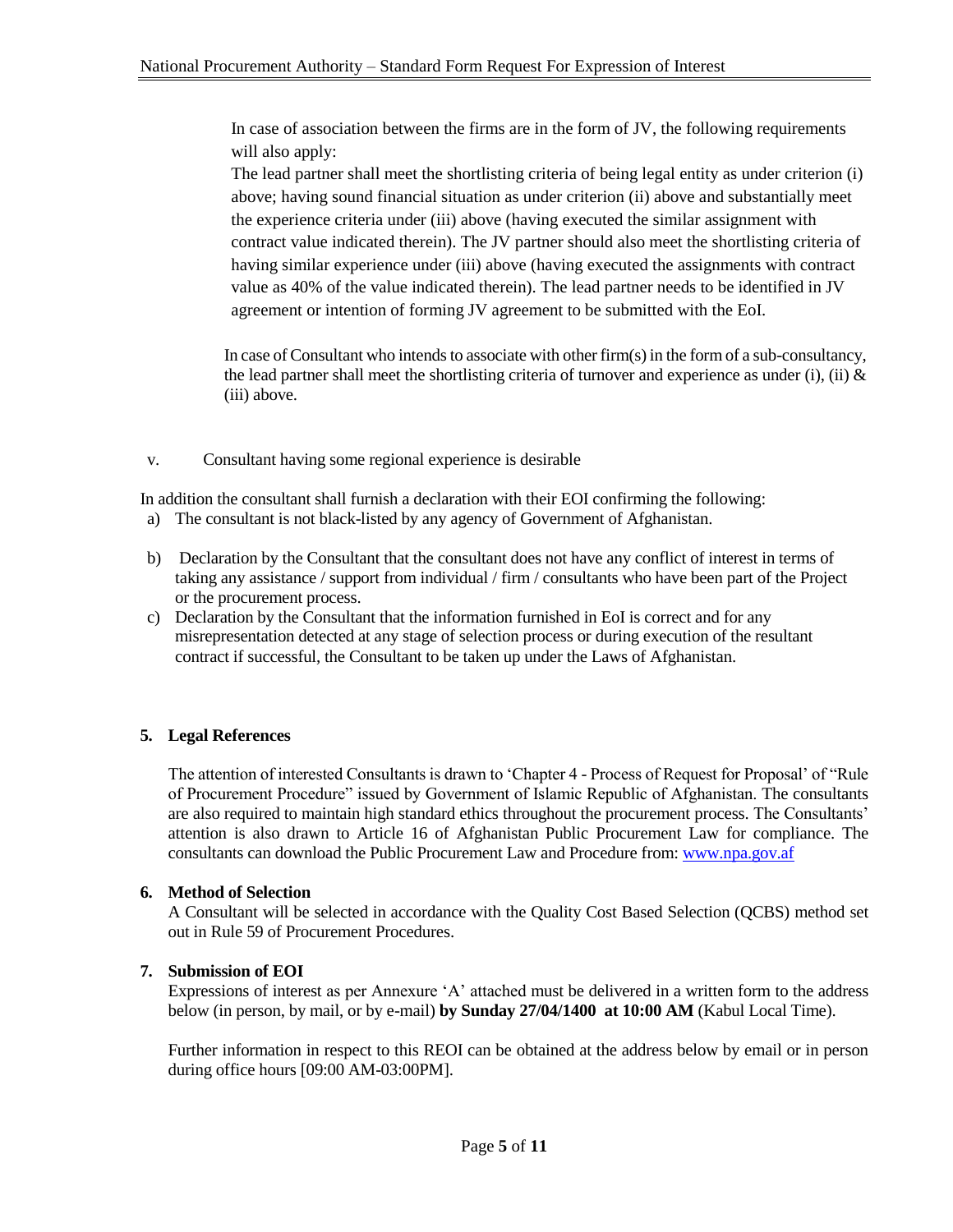**Attention:** *Wahidullah Wesal-consultancy services manager.* **Name of the Procuring Entity:** Ministry of industry and commerce of Afghanistan ( MOIC ) **Address:** 3 rd Floor, New Building, Procurement department, Daruaman road, Kabul-Afghanistan

Email: [hadizaki109@gmail.com/](mailto:hadizaki109@gmail.com)n.nhussaini1985@gmail.com with CC to /nasir.zalbik@yahoo.com/wakilsabah22@gmail.com Attention: Hadi Zaki and Nematullah Nastoh :P. Consultancy manager Phone no: 0202103405

Web site: [http://www.moci.gov.af](http://www.moci.gov.af/)

## **ANNEXURE 1: FORMAT FOR EXPRESSION OF INTEREST**

The expression of interest in English language must be submitted as per the following format: *{Note: In case documents submitted are in any language other than English, the consultant should submit a self-certified copy of the translated document in English (along with originals).}*

**SECTION 1**: Organization Details (In case the EoI is being submitted as a Joint Venture/Sub-Consultant, the information has to be submitted for the Lead Partner as well as other members of the Joint Venture separately/Sub-Consultant.)

|                | <b>Part 1: Organisation Detail</b> |                                                                         |
|----------------|------------------------------------|-------------------------------------------------------------------------|
| $\mathbf{I}$ . | Name of the                        |                                                                         |
|                | Organization                       |                                                                         |
| II.            | Details of the                     | • Address of the Registered Office:                                     |
|                | Organization                       | • Telephone:                                                            |
|                |                                    | • Facsimile:                                                            |
|                |                                    | • Website:                                                              |
| III.           | Information about                  | • Year of Establishment:                                                |
|                | Organization                       | • Status of the Organization: (Public Ltd./Private Ltd./LLP<br>$etc.$ ) |
| IV.            | Name and designation of            | • Name                                                                  |
|                | the person authorized              | Designation<br>$\bullet$                                                |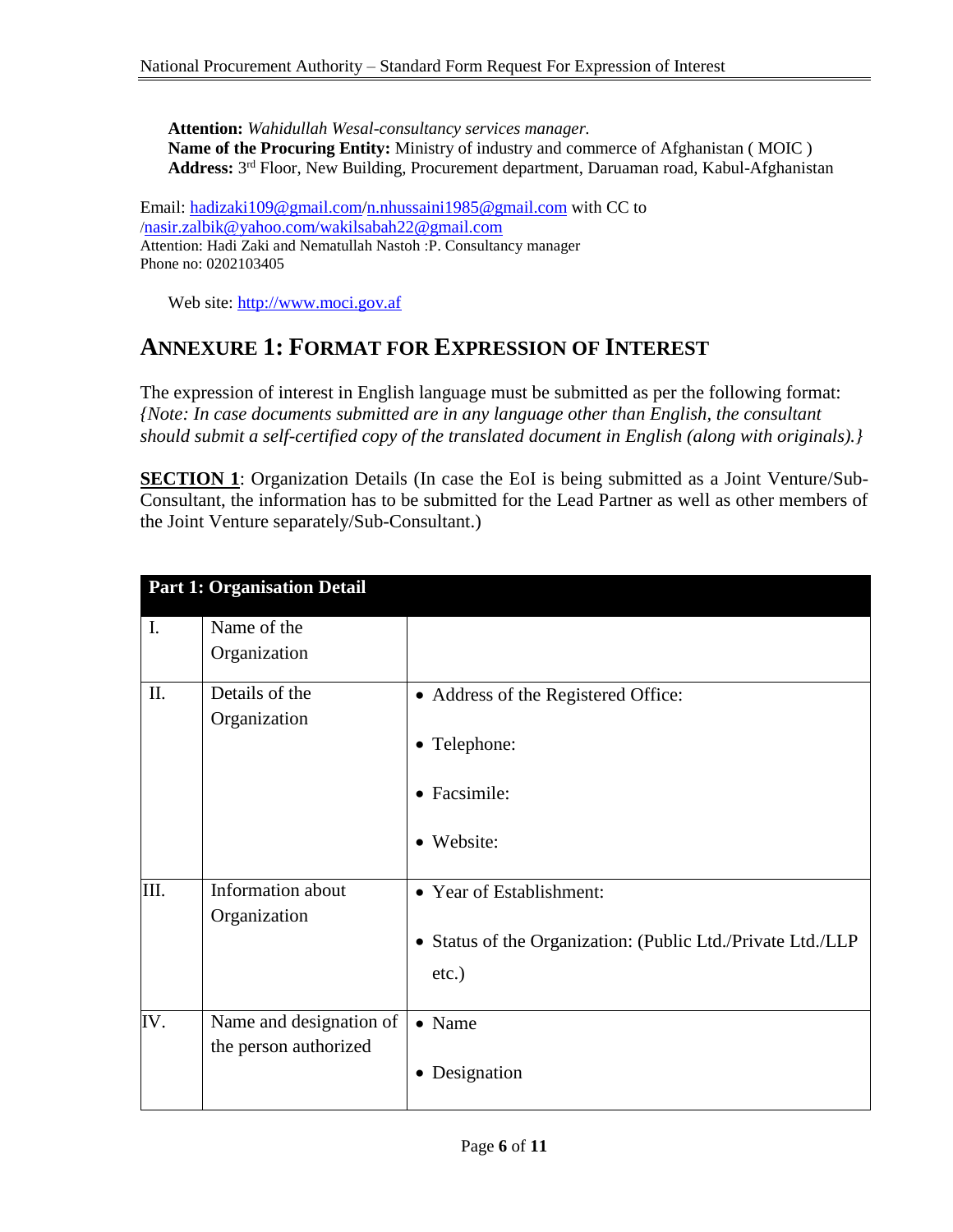|                                                                                                                                                                                                                                                                        |                     | $\bullet$ E-mail                                                                                                                                                                                      |
|------------------------------------------------------------------------------------------------------------------------------------------------------------------------------------------------------------------------------------------------------------------------|---------------------|-------------------------------------------------------------------------------------------------------------------------------------------------------------------------------------------------------|
|                                                                                                                                                                                                                                                                        |                     | <b>Contact Number</b>                                                                                                                                                                                 |
| V.                                                                                                                                                                                                                                                                     | Number of Personnel | Total employee strengths on the payroll of the<br>company as on (specify the date)<br>Number of qualified technical personnel on its<br>payroll or panel working in the area of (specify the<br>area) |
| EOI Respondent firm needs to mention its core business areas and any other<br>Part 2<br>relevant details / experience in a descriptive format. EOI Respondent firm needs<br>to mention its Technical and managerial capability for executing the scope of<br>services. |                     |                                                                                                                                                                                                       |
|                                                                                                                                                                                                                                                                        |                     | Please provide a response with details in not more than 3 pages                                                                                                                                       |

### **SECTION 2:** Documents to be submitted

| <b>Information to be</b><br>provided                                                                                                                                            | <b>Documentary Evidence to be Provided</b>                                                       | Page number<br>as part of<br><b>Annexure</b> |
|---------------------------------------------------------------------------------------------------------------------------------------------------------------------------------|--------------------------------------------------------------------------------------------------|----------------------------------------------|
| Firm must be<br>registered legal entity.<br>Information on their<br>status as a legal entity<br>and submit relevant<br>supporting<br>documents. (In case<br>of JV, it should be | Copy Certificate of Incorporation issued by<br>relevant authority in country of<br>establishment |                                              |
| met by the lead<br>Partner but need to be<br>submitted for other<br>JV Members/Sub-<br>consultant also)                                                                         |                                                                                                  |                                              |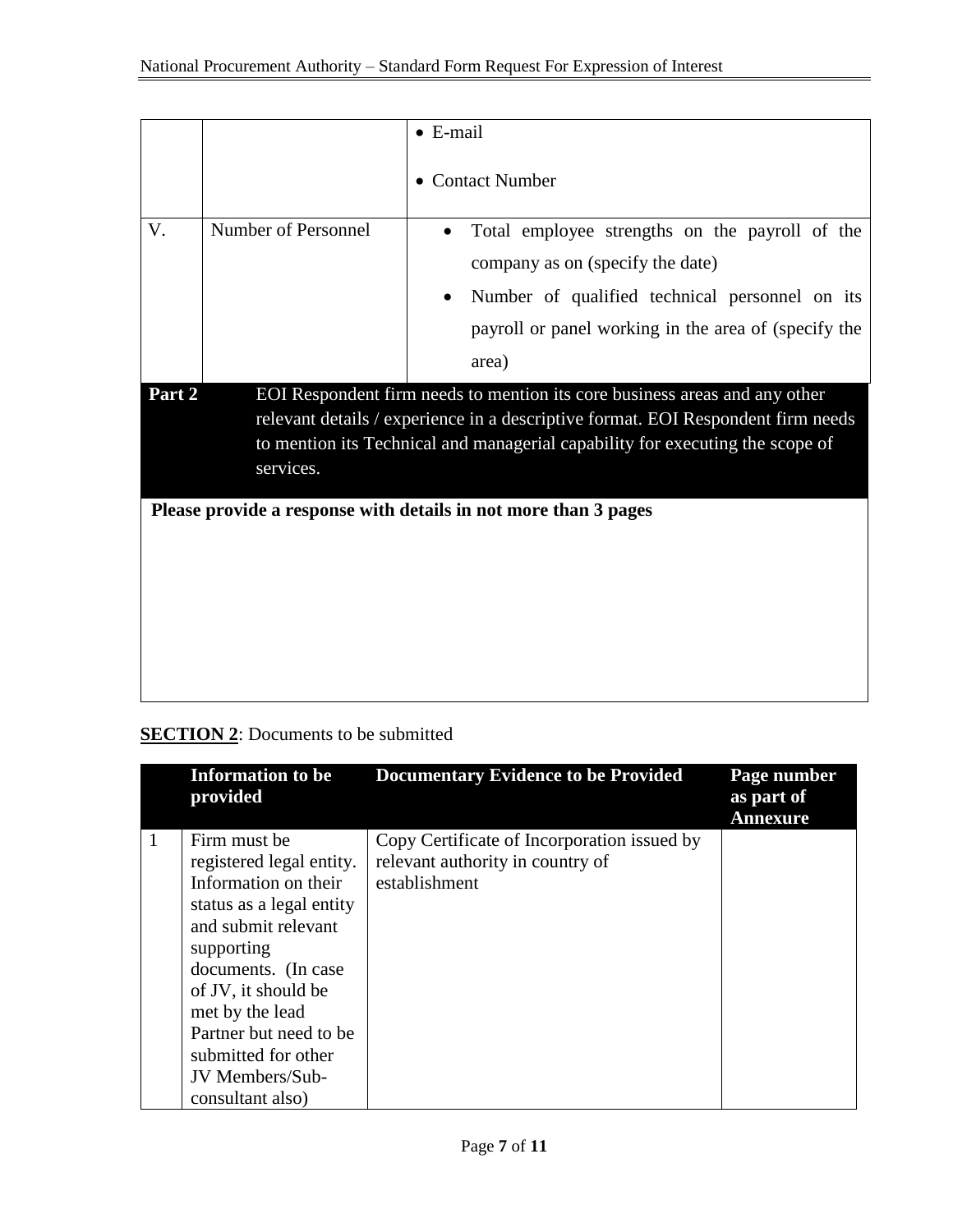|                | <b>Information to be</b><br>provided                                                                                                                                                                                                                                                                                                                                                                                                                                                             | <b>Documentary Evidence to be Provided</b>                                                                                                                                                                                                                                                                                                                                                                                                                                                                                                                                                                                                                                                                                                                 | Page number<br>as part of<br><b>Annexure</b> |
|----------------|--------------------------------------------------------------------------------------------------------------------------------------------------------------------------------------------------------------------------------------------------------------------------------------------------------------------------------------------------------------------------------------------------------------------------------------------------------------------------------------------------|------------------------------------------------------------------------------------------------------------------------------------------------------------------------------------------------------------------------------------------------------------------------------------------------------------------------------------------------------------------------------------------------------------------------------------------------------------------------------------------------------------------------------------------------------------------------------------------------------------------------------------------------------------------------------------------------------------------------------------------------------------|----------------------------------------------|
| $\overline{2}$ | The consultant shall<br>demonstrate having<br>sound financial<br>situation by<br>submitting audited<br>financial reports or<br>any other credible<br>financial documents<br>for last [3] years                                                                                                                                                                                                                                                                                                   | <b>Statutory Auditor's certificate</b><br><b>OR</b><br>Financials statements duly certified by the<br><b>Chartered Accountant</b><br><b>OR</b><br>Self-certification by the authorized signatory<br>of the EoI mentioning the Annual Turnover<br>supported by financial statements or Annual<br><b>Auditor Reports.</b><br>Please note:<br>The audited financial reports or other<br>credible financial documents must be of the<br>EoI Respondent firm/Lead Partner and not                                                                                                                                                                                                                                                                               |                                              |
| 3              | The Consultant shall<br>provide proven<br>experiences of having<br>executed one contract<br>during last $[5]$ years<br>of similar assignment<br>(comprising of<br>completed or on-<br>going projects) which<br>should showcase the<br>expertise/ strength of<br>the consultant for<br>undertaking such<br>assignments.<br>information<br>The<br>in<br>the<br>regard<br>to<br>experience also need<br>to be submitted for<br>other<br>JV<br>Members/Sub-<br>consultant as separate<br>statements) | its parent/child company<br>Details of the experience should be<br>submitted as per format in Section 3 along<br>with the following documents:<br>For completed projects :<br>1) Copy of Contract(s)<br>Copy of the Completion<br>2)<br>Certificate(s) from the client.<br>For On-Going projects :<br>1) Copy of Contract(s)<br>2) Copy of the letter from authorised<br>client representative / Self-Certified<br>declaration by authorized Signatory<br>of the EoI Respondent Entity stating<br>that scope of services completed till<br>date along with payment realised for<br>the project.<br>Please note:<br>The credentials cited under this must have<br>been executed by the EoI Respondent or the<br>JV partner and not its parent/child company |                                              |
| $\overline{4}$ | details<br>of the<br>The<br>Consultant's regional<br>experience if any.                                                                                                                                                                                                                                                                                                                                                                                                                          | List the Contracts executed with details such<br>as contract number, the client detail, period<br>of the contract, value of the contract, brief<br>about the assignment etc.                                                                                                                                                                                                                                                                                                                                                                                                                                                                                                                                                                               |                                              |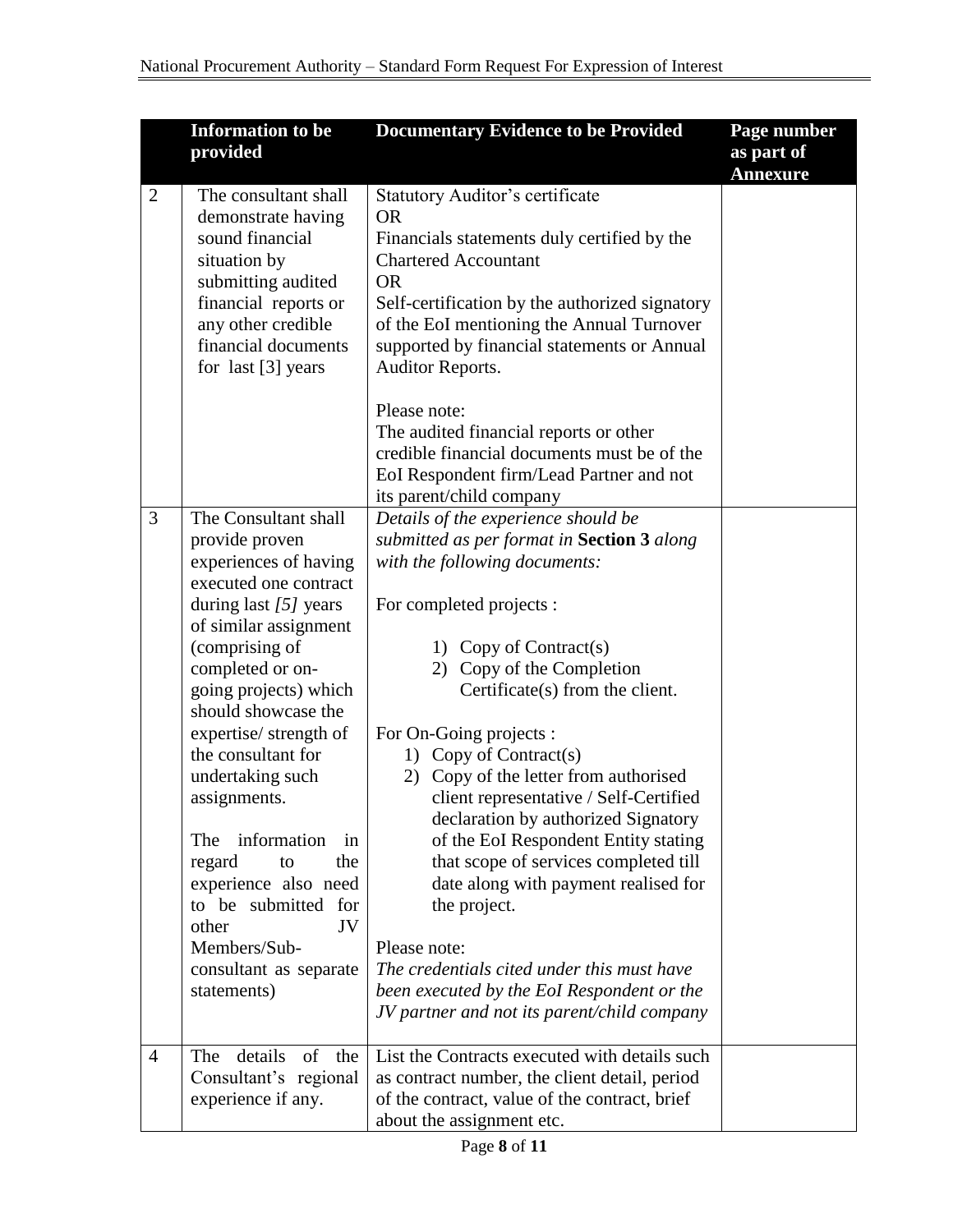|   | <b>Information to be</b><br>provided | <b>Documentary Evidence to be Provided</b>       | Page number<br>as part of<br><b>Annexure</b> |
|---|--------------------------------------|--------------------------------------------------|----------------------------------------------|
|   |                                      |                                                  |                                              |
| 5 | Other relevant                       | Furnish one declaration confirming the           |                                              |
|   | documents                            | following:                                       |                                              |
|   |                                      | i. Declaration that the firm is not black-listed |                                              |
|   |                                      | by any Government agencies in                    |                                              |
|   |                                      | Afghanistan                                      |                                              |
|   |                                      | i. Declaration that the consultant does not      |                                              |
|   |                                      | have any conflict of interest in terms of        |                                              |
|   |                                      | taking any assistance / support from             |                                              |
|   |                                      | individual / firm / consultants who have         |                                              |
|   |                                      | been part of the Project or the                  |                                              |
|   |                                      | procurement process.                             |                                              |
|   |                                      | ii. Declaration by the Consultant that the       |                                              |
|   |                                      | information furnished in EoI is correct          |                                              |
|   |                                      | and for any misrepresentation detected at        |                                              |
|   |                                      | any stage of selection process or during         |                                              |
|   |                                      | execution of the resultant contract if           |                                              |
|   |                                      | successful, the Consultant to be taken up        |                                              |
|   |                                      | under the Law of the Land.                       |                                              |

**SECTION 3**: Format for furnishing details of Credentials / Past Experiences for projects as at Sl. No. 3 of Section 2. The information need to be furnished as per the Format below for each credential.

The project citation should be a maximum of 2 pages per credential/project along with documents as mentioned under Sl. No. 3 of Section 2 (above). The citation need to be furnished for each credential.

| Assignment name:                       | Country:                         |
|----------------------------------------|----------------------------------|
|                                        | Location within the country      |
| Name of Client:                        | Address:                         |
|                                        |                                  |
|                                        |                                  |
| Name of the Legal Entity in whose name | Duration of assignment (months): |
| the contract is:                       |                                  |
|                                        |                                  |
|                                        |                                  |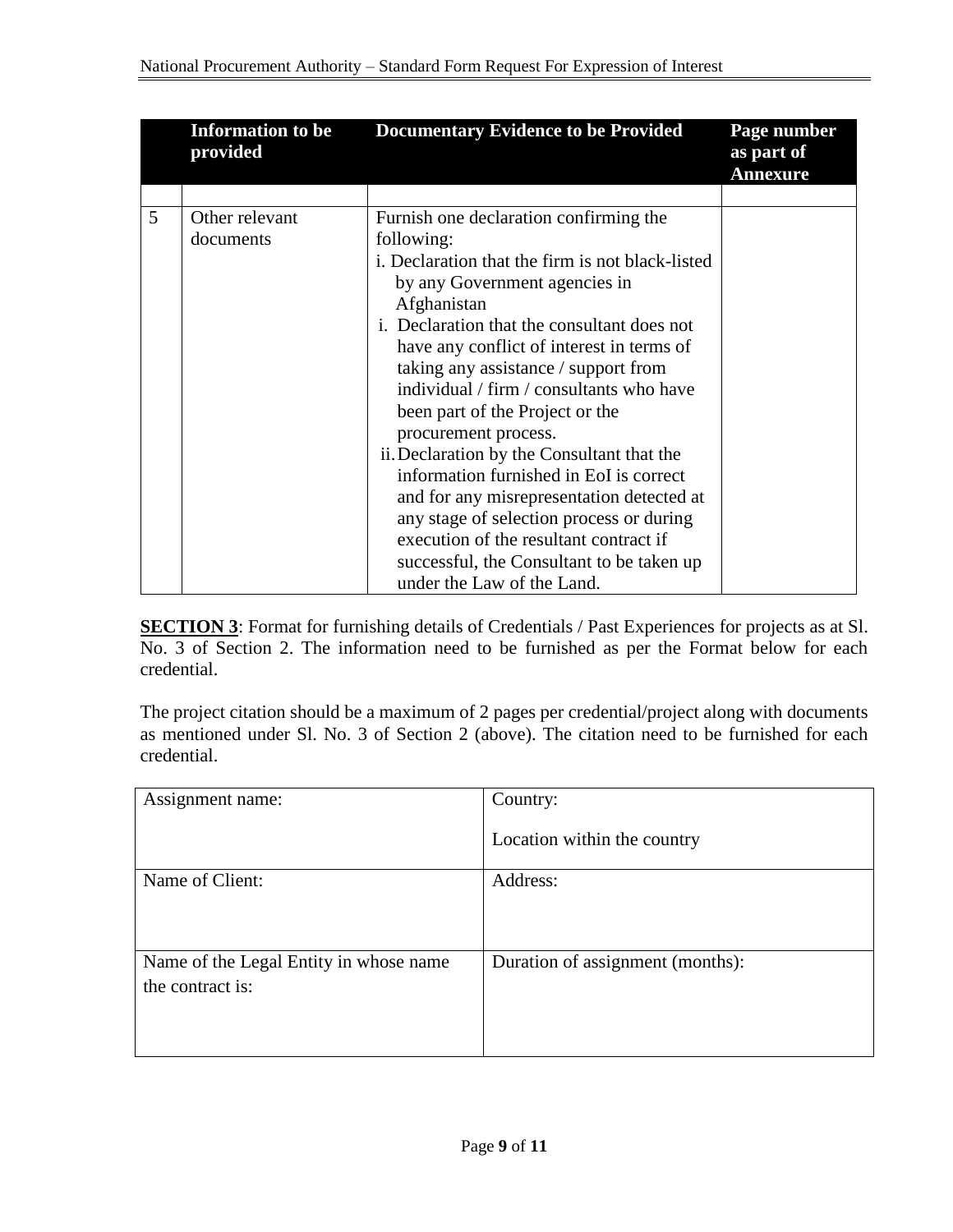| No. of man month of the assignment:       | Start date (Month/year):                       |
|-------------------------------------------|------------------------------------------------|
|                                           | Completion date (Month/year):                  |
| Approx. value of the overall contract     | Approx. value of the services provided by your |
|                                           |                                                |
| (in AFG):                                 | firm under the contract (in AFG):              |
|                                           |                                                |
| Name of associated organizations, if any: | Role of Consortium member:                     |
| Narrative description of the Project:     |                                                |

Detailed Scope of services, coverage of the project:

- *Consultant should explain in what way the executed assignment(s) was/were similar in nature to the current assignment and also indicating key experts input for the assignment(s) including their qualifications and experience (CVs of such key staff are not required to be attached)*
- *The Consultant should explain the exact role played by the Consultant in the assignment if the assignment was carried out in association with other firms as JV or in subconsultancy for carrying out the assignment.*

Relevance of Project to the current scope (i.e. relevant project components in detail)

Details of the impact of the project for the client:

YES / NO